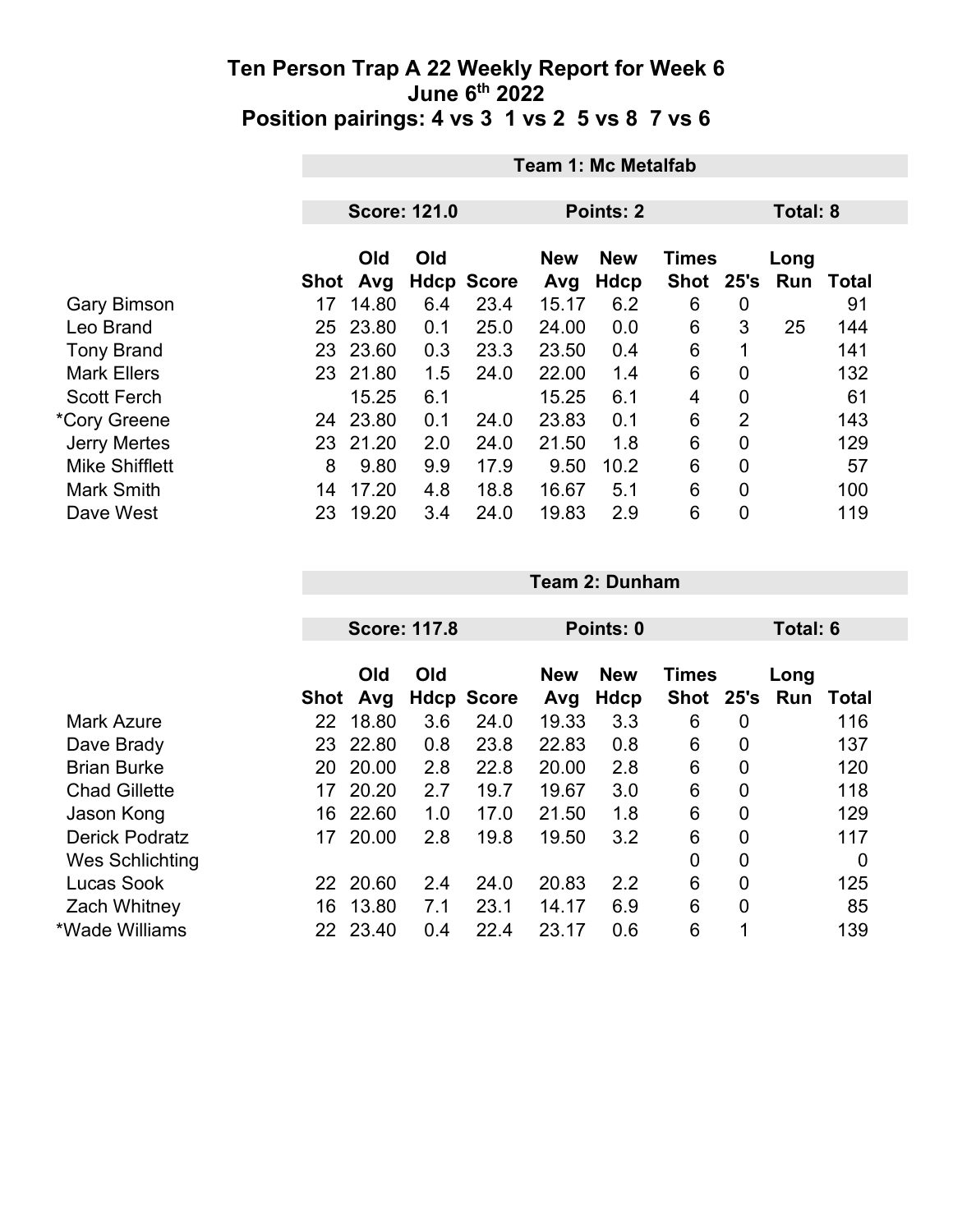|                         | <b>Team 3: Fire Shots</b> |                     |     |                   |                   |                    |                           |                |             |              |
|-------------------------|---------------------------|---------------------|-----|-------------------|-------------------|--------------------|---------------------------|----------------|-------------|--------------|
|                         |                           |                     |     |                   |                   |                    |                           |                |             |              |
|                         |                           | <b>Score: 120.0</b> |     |                   |                   | Points: 0          |                           | Total: 8       |             |              |
|                         | Shot                      | Old<br>Avg          | Old | <b>Hdcp Score</b> | <b>New</b><br>Avg | <b>New</b><br>Hdcp | <b>Times</b><br>Shot 25's |                | Long<br>Run | <b>Total</b> |
| Mike Baumann            | 16                        | 19.00               | 3.5 | 19.5              | 18.50             | 3.9                | 6                         | 0              |             | 111          |
| <b>Joe Cairl</b>        | 20                        | 16.20               | 5.5 | 24.0              | 16.83             | 5.0                | 6                         | $\overline{0}$ |             | 101          |
| Dan Engstrom            | 16                        | 17.80               | 4.3 | 20.3              | 17.50             | 4.6                | 6                         | 0              |             | 105          |
| <b>Ezra Engstrom</b>    |                           | 19.80               | 2.9 |                   | 19.80             | 2.9                | 5                         | $\mathbf 0$    |             | 99           |
| <b>Tiffany Engstrom</b> |                           | 18.20               | 4.1 |                   | 18.20             | 4.1                | 5                         | $\overline{0}$ |             | 91           |
| Dennis Jones            | 19                        | 15.60               | 5.9 | 24.0              | 16.17             | 5.5                | 6                         | $\overline{0}$ |             | 97           |
| *Brian Larson           | 20                        | 17.20               | 4.8 | 24.0              | 17.67             | 4.4                | 6                         | 0              |             | 106          |
| <b>Todd Lindorff</b>    | 24                        | 21.40               | 1.8 | 24.0              | 21.83             | 1.5                | 6                         | $\overline{0}$ |             | 131          |
| <b>Travis Swanson</b>   |                           | 14.40               | 6.7 | 13.7              | 13.17             | 7.6                | 6                         | $\overline{0}$ |             | 79           |
| <b>Mark Winczewski</b>  | 17                        | 12.80               | 7.8 | 24.0              | 13.50             | 7.4                | 6                         | 0              |             | 81           |

|                      |    | <b>Score: 121.3</b> |     |                   |                   | Points: 2          |                           | Total: 12      |             |              |
|----------------------|----|---------------------|-----|-------------------|-------------------|--------------------|---------------------------|----------------|-------------|--------------|
|                      |    | Old<br>Shot Avg     | Old | <b>Hdcp Score</b> | <b>New</b><br>Avg | <b>New</b><br>Hdcp | <b>Times</b><br>Shot 25's |                | Long<br>Run | <b>Total</b> |
| *Jason Amundsen      | 25 | 22.00               | 1.4 | 25.0              | 22.50             | 1.1                | 6                         | 1              | 25          | 135          |
| <b>Shawn Bradley</b> |    | 23 23.60            | 0.3 | 23.3              | 23.50             | 0.4                | 6                         | 2              |             | 141          |
| James Eshelman       | 19 | 15.33               | 6.1 | 24.0              | 16.25             | 5.4                | 4                         | 0              |             | 65           |
| <b>Steve Lorr</b>    |    | 22 23.60            | 0.3 | 22.3              | 23.33             | 0.5                | 6                         | $\overline{2}$ |             | 140          |
| <b>Brooks O</b>      | 25 | 19.67               | 3.0 | 25.0              | 21.00             | 2.1                | 4                         | 1              | 25          | 84           |
| John Oyen            | 24 | 21.00               | 2.1 | 24.0              | 21.50             | 1.8                | 6                         | 0              |             | 129          |
| <b>Aaron Peltier</b> |    | 23 23.80            | 0.1 | 23.1              | 23.67             | 0.2                | 6                         | $\overline{2}$ |             | 142          |
| Erin Quaranta        | 20 | 22.40               | 1.1 | 21.1              | 22.00             | 1.4                | 6                         | 1              |             | 132          |
| <b>Terry Raboin</b>  | 18 | 20.40               | 2.5 | 20.5              | 20.00             | 2.8                | 6                         | 0              |             | 120          |
| <b>Barb Yotter</b>   | 18 | 20.00               | 2.8 | 20.8              | 19.67             | 3.0                | 6                         | $\overline{0}$ |             | 118          |

**Team 4: The Yotters**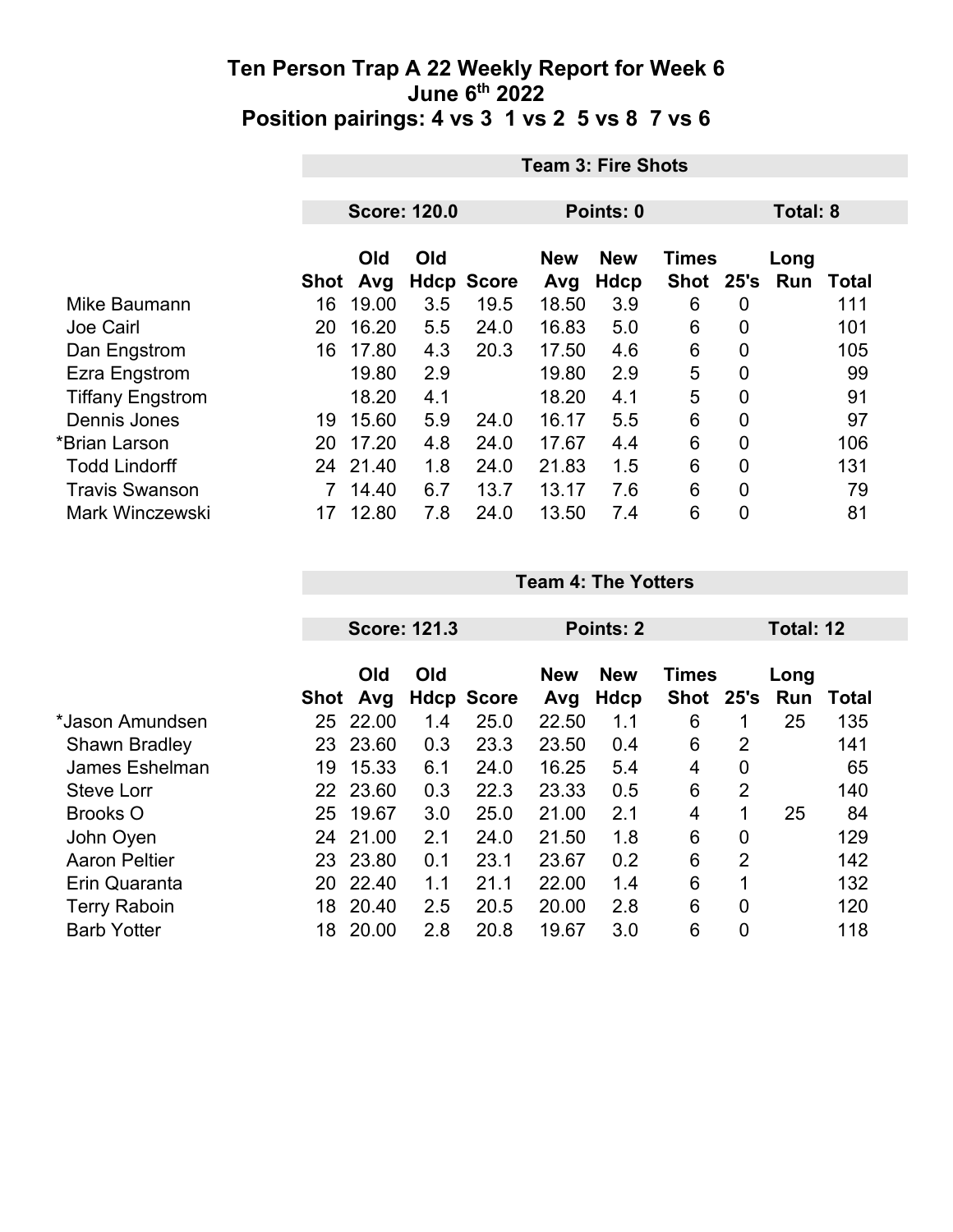|                         |      | Team 5: Lead Delivery for Mr Pigeon |                     |              |            |             |                      |                |     |              |  |
|-------------------------|------|-------------------------------------|---------------------|--------------|------------|-------------|----------------------|----------------|-----|--------------|--|
|                         |      |                                     |                     |              |            |             |                      |                |     |              |  |
|                         |      |                                     | <b>Score: 115.3</b> |              | Points: 0  |             | Total: 4             |                |     |              |  |
|                         |      | Old<br>Old                          |                     |              | <b>New</b> | <b>New</b>  | Long                 |                |     |              |  |
|                         | Shot | Avg                                 | Hdcp                | <b>Score</b> | Avg        | <b>Hdcp</b> | <b>Times</b><br>Shot | 25's           | Run | <b>Total</b> |  |
| <b>Kevin Bubbers</b>    |      | 22 23.00                            | 0.7                 | 22.7         | 22.83      | 0.8         | 6                    |                |     | 137          |  |
| <b>Luke Churchill</b>   |      | 18.60                               | 3.8                 |              | 18.60      | 3.8         | 5                    | 0              |     | 93           |  |
| Joe Down                | 24   | 21.80                               | 1.5                 | 24.0         | 22.17      | 1.3         | 6                    | 0              |     | 133          |  |
| David Godwin            |      | 23 22.40                            | 1.1                 | 24.0         | 22.50      | 1.1         | 6                    | 0              |     | 135          |  |
| Becca Hegstrand         | 16   | 19.40                               | 3.2                 | 19.2         | 18.83      | 3.6         | 6                    | $\overline{0}$ |     | 113          |  |
| *John Hegstrand         | 20.  | 23.40                               | 0.4                 | 20.4         | 22.83      | 0.8         | 6                    | 0              |     | 137          |  |
| <b>Richard Oftedal</b>  |      |                                     |                     |              |            |             | 0                    | 0              |     | 0            |  |
| <b>Mackenzie Phenow</b> |      | 13.80                               | 7.1                 |              | 13.80      | 7.1         | 5                    | $\overline{0}$ |     | 69           |  |
| Margaret Phillippi      | 15   | 15.40                               | 6.0                 | 21.0         | 15.33      | 6.1         | 6                    | 0              |     | 92           |  |
| <b>Johnathan Pratt</b>  |      | 22 21.80                            | 1.5                 | 23.5         | 21.83      | 1.5         | 6                    | 0              |     | 131          |  |
|                         |      |                                     |                     |              |            |             |                      |                |     |              |  |

**Score: 120.6 Points: 0 Total: 0 Old Old New New Times Long Shot Avg Hdcp Score Avg Hdcp Shot 25's Run Total** Alex Bickford 25 21.40 1.8 25.0 22.00 1.4 6 2 50 132 Jack Bickford 0.00 16.8 0 0 0 Jeff Bickford 21 19.20 3.4 24.0 19.50 3.2 6 0 117 \*Chris Bloss 23 23.20 0.6 23.6 23.17 0.6 6 0 139 Nathan Bloss 23 24.20 0.0 23.0 24.00 0.0 6 2 144 Bloss Brandon 15 16.00 5.6 20.6 15.67 5.8 3 0 47 Austin Kapann 25 22.25 1.2 25.0 22.80 0.8 5 1 25 114 Kevin Markuson 0 0 0

**Team 6: Pull, Bang, Dang**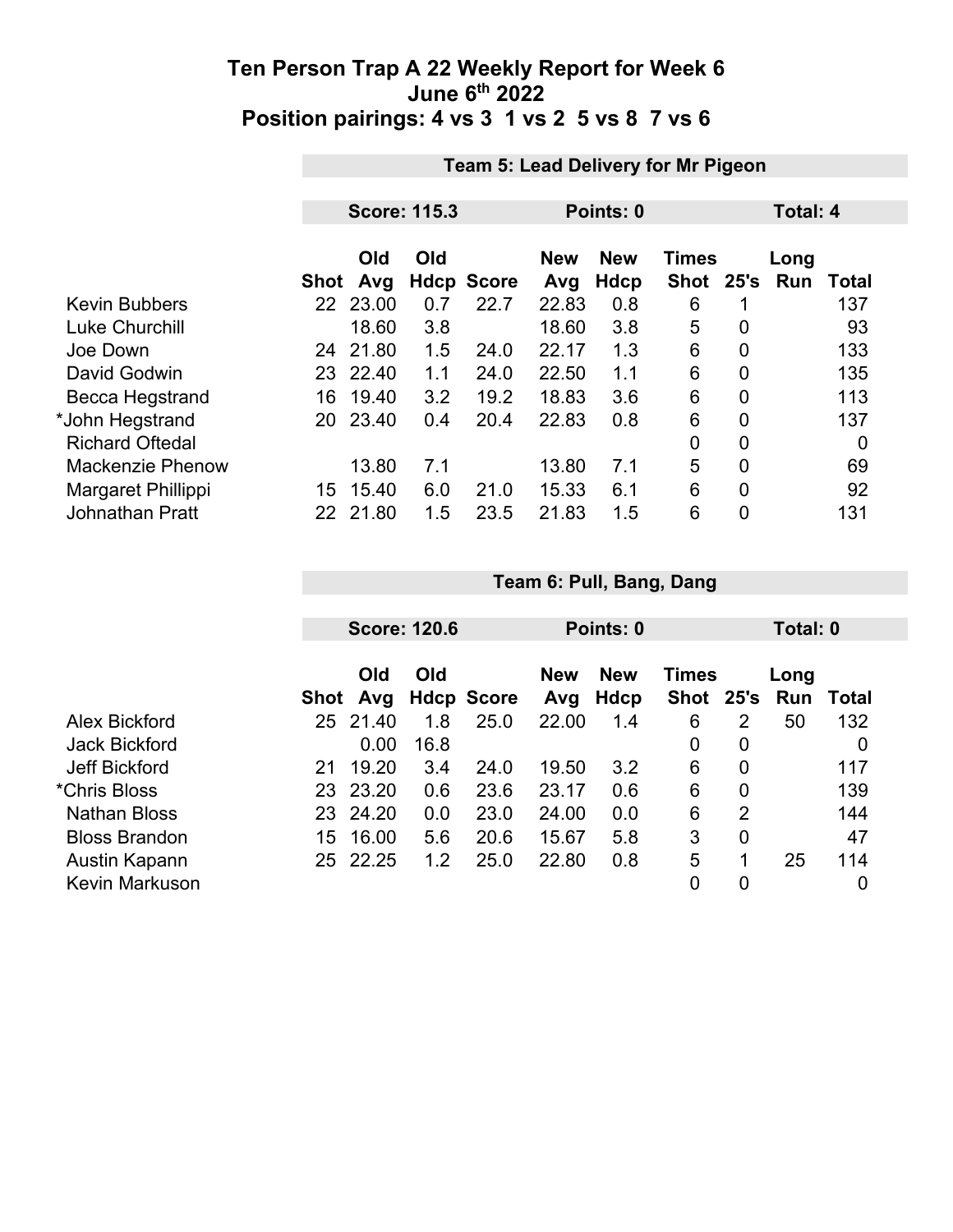|                  | <b>Team 7: Palmer Stained Glass</b> |                     |     |                   |            |            |              |              |      |       |
|------------------|-------------------------------------|---------------------|-----|-------------------|------------|------------|--------------|--------------|------|-------|
|                  |                                     |                     |     |                   |            |            |              |              |      |       |
|                  |                                     | <b>Score: 122.0</b> |     |                   |            | Points: 2  | Total: 4     |              |      |       |
|                  |                                     |                     |     |                   |            |            |              |              |      |       |
|                  |                                     | Old                 | Old |                   | <b>New</b> | <b>New</b> | <b>Times</b> |              | Long |       |
|                  | Shot                                | Avg                 |     | <b>Hdcp Score</b> | Avg        | Hdcp       | Shot 25's    |              | Run  | Total |
| Aaron Aaron      | 18                                  | 15.50               | 6.0 | 24.0              | 16.33      | 5.4        | 3            | 0            |      | 49    |
| Jake Buhman      | 25                                  | 19.20               | 3.4 | 25.0              | 20.17      | 2.7        | 6            | 1            | 25   | 121   |
| <b>Dick Dick</b> | 21                                  | 22.80               | 0.8 | 21.8              | 22.50      | 1.1        | 6            | 0            |      | 135   |
| Ed Ed            |                                     | 22 22.80            | 0.8 | 22.8              | 22.67      | 0.9        | 6            | 1            |      | 136   |
| Paul Krzyka      |                                     | 23 22.40            | 1.1 | 24.0              | 22.50      | 1.1        | 6            | 0            |      | 135   |
| <b>Mike Mike</b> | 18                                  | 17.80               | 4.3 | 22.3              | 17.83      | 4.3        | 6            | $\mathbf{0}$ |      | 107   |
| Al Palmer        | 17                                  | 19.40               | 3.2 | 20.2              | 19.00      | 3.5        | 6            | 0            |      | 114   |
| *Shawn Palmer    | 25                                  | 22.20               | 1.3 | 25.0              | 22.67      | 0.9        | 6            | 1            | 25   | 136   |
| Roy Roy          | 23.                                 | 20.20               | 2.7 | 24.0              | 20.67      | 2.3        | 6            | 0            |      | 124   |

| Team 8: League average |                     |                                                  |  |           |            |          |          |  |
|------------------------|---------------------|--------------------------------------------------|--|-----------|------------|----------|----------|--|
|                        |                     |                                                  |  |           |            |          |          |  |
|                        | <b>Score: 119.7</b> |                                                  |  | Points: 2 |            |          | Total: 6 |  |
| <b>Old</b>             | Old                 | Shot Avg Hdcp Score Avg Hdcp Shot 25's Run Total |  | New New   | Times<br>0 | $\left($ | Long     |  |

| Super Shooters: Leo Brand |                     | 25 |
|---------------------------|---------------------|----|
|                           | Jason Amundsen      | 25 |
|                           | <b>Brooks O</b>     | 25 |
|                           | Alex Bickford       | 50 |
|                           | Austin Kapann       | 25 |
|                           | Jake Buhman         | 25 |
|                           | <b>Shawn Palmer</b> | 25 |
|                           |                     |    |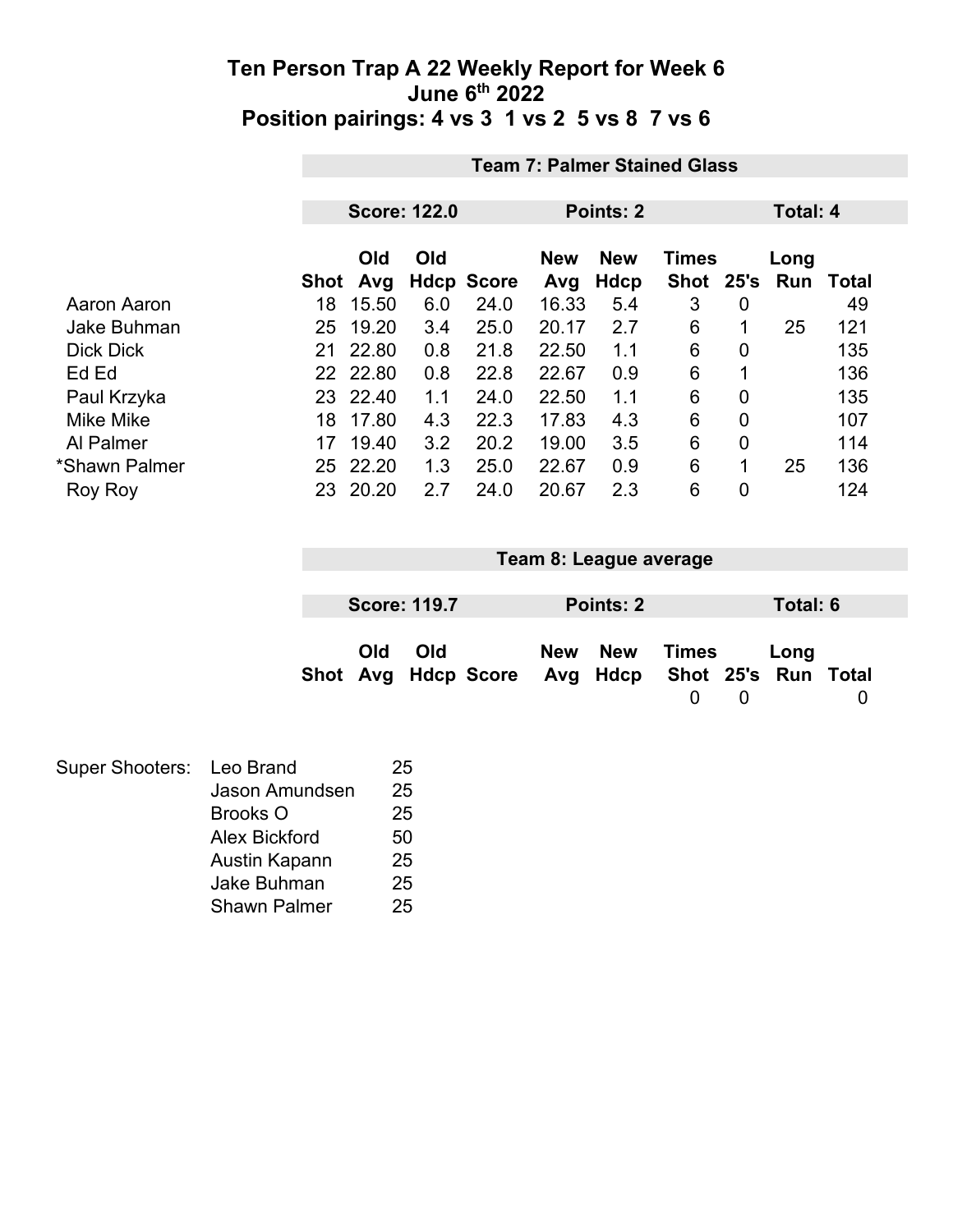# **Ten Person Trap A 22 Team Standings through week 6**

| <b>Team 4</b> | <b>The Yotters</b>                 | 12.0 | <b>WINNER OF THE FIRST 3RD</b> |
|---------------|------------------------------------|------|--------------------------------|
| Team 3        | <b>Fire Shots</b>                  | 8.0  |                                |
| Team 1        | <b>Mc Metalfab</b>                 | 8.0  |                                |
| Team 8        | League average                     | 6.0  |                                |
| Team 2        | <b>Dunham</b>                      | 6.0  |                                |
| Team 7        | <b>Palmer Stained Glass</b>        | 4.0  |                                |
| Team 5        | <b>Lead Delivery for Mr Pigeon</b> | 4.0  |                                |
| Team 6        | Pull, Bang, Dang                   | 0.0  |                                |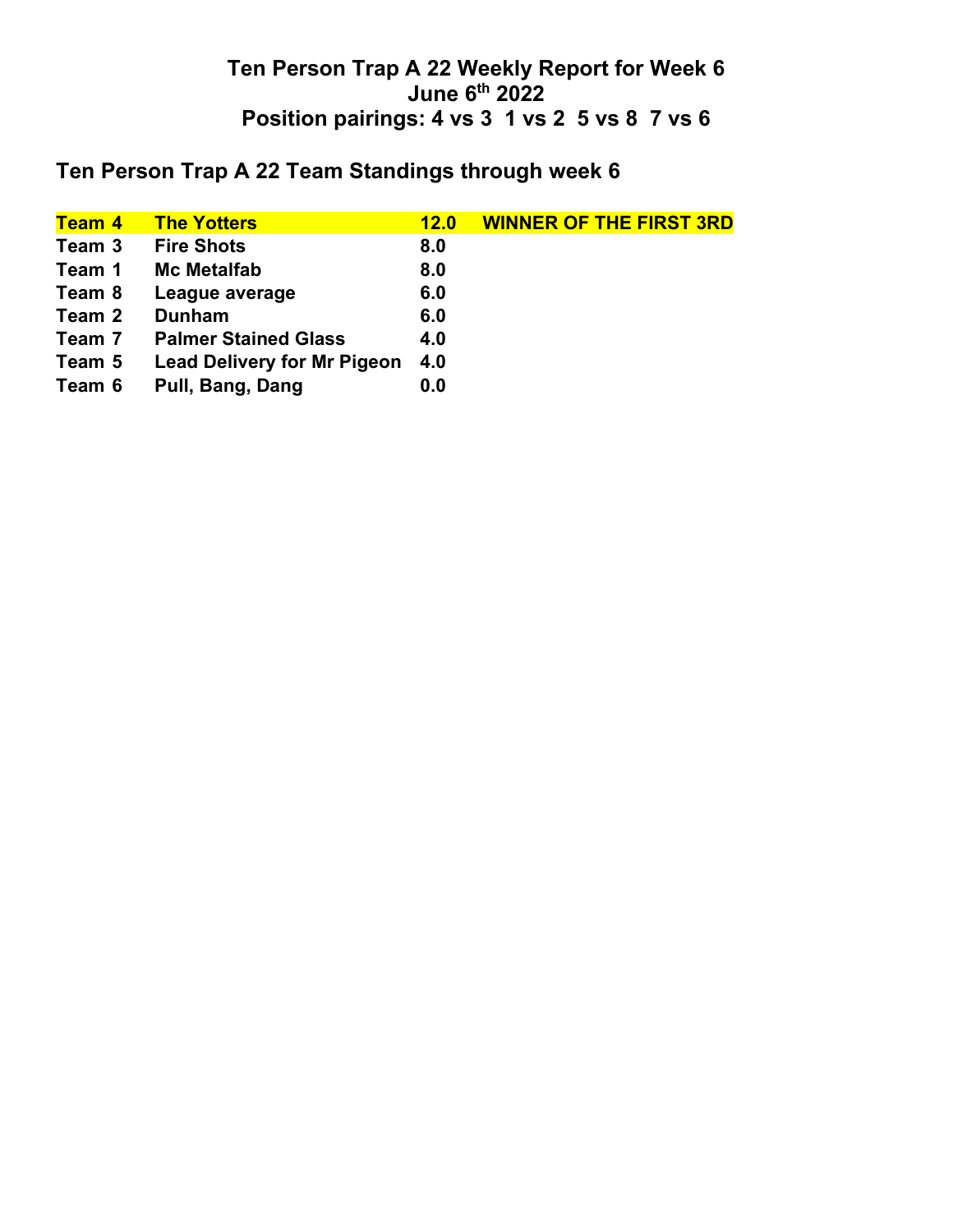# **Ten Person Trap A 22 Total Target Leaders Through Week 6**

| Shooter               | Total | Avg   |   | Rounds Straights Team |                             |
|-----------------------|-------|-------|---|-----------------------|-----------------------------|
| <b>Nathan Bloss</b>   | 144   | 24.00 | 6 | 2                     | Pull, Bang, Dang            |
| Leo Brand             | 144   | 24.00 | 6 | 3                     | Mc Metalfab                 |
| <b>Cory Greene</b>    | 143   | 23.83 | 6 | $\overline{2}$        | Mc Metalfab                 |
| <b>Aaron Peltier</b>  | 142   | 23.67 | 6 | $\overline{2}$        | <b>The Yotters</b>          |
| <b>Tony Brand</b>     | 141   | 23.50 | 6 | 1                     | Mc Metalfab                 |
| Shawn Bradley         | 141   | 23.50 | 6 | $\overline{2}$        | The Yotters                 |
| <b>Steve Lorr</b>     | 140   | 23.33 | 6 | $\overline{2}$        | <b>The Yotters</b>          |
| <b>Wade Williams</b>  | 139   | 23.17 | 6 | 1                     | Dunham                      |
| <b>Chris Bloss</b>    | 139   | 23.17 | 6 | 0                     | Pull, Bang, Dang            |
| <b>Kevin Bubbers</b>  | 137   | 22.83 | 6 | 1                     | Lead Delivery for Mr Pigeon |
| John Hegstrand        | 137   | 22.83 | 6 | 0                     | Lead Delivery for Mr Pigeon |
| Dave Brady            | 137   | 22.83 | 6 | $\boldsymbol{0}$      | Dunham                      |
| <b>Shawn Palmer</b>   | 136   | 22.67 | 6 | 1                     | <b>Palmer Stained Glass</b> |
| Ed Ed                 | 136   | 22.67 | 6 | 1                     | <b>Palmer Stained Glass</b> |
| Paul Krzyka           | 135   | 22.50 | 6 | $\boldsymbol{0}$      | <b>Palmer Stained Glass</b> |
| <b>Dick Dick</b>      | 135   | 22.50 | 6 | $\boldsymbol{0}$      | <b>Palmer Stained Glass</b> |
| David Godwin          | 135   | 22.50 | 6 | 0                     | Lead Delivery for Mr Pigeon |
| Jason Amundsen        | 135   | 22.50 | 6 | 1                     | <b>The Yotters</b>          |
| Joe Down              | 133   | 22.17 | 6 | 0                     | Lead Delivery for Mr Pigeon |
| <b>Mark Ellers</b>    | 132   | 22.00 | 6 | $\boldsymbol{0}$      | Mc Metalfab                 |
| <b>Alex Bickford</b>  | 132   | 22.00 | 6 | $\overline{2}$        | Pull, Bang, Dang            |
| Erin Quaranta         | 132   | 22.00 | 6 | 1                     | <b>The Yotters</b>          |
| <b>Todd Lindorff</b>  | 131   | 21.83 | 6 | 0                     | <b>Fire Shots</b>           |
| Johnathan Pratt       | 131   | 21.83 | 6 | $\boldsymbol{0}$      | Lead Delivery for Mr Pigeon |
| John Oyen             | 129   | 21.50 | 6 | 0                     | <b>The Yotters</b>          |
| <b>Jerry Mertes</b>   | 129   | 21.50 | 6 | 0                     | Mc Metalfab                 |
| Jason Kong            | 129   | 21.50 | 6 | 0                     | Dunham                      |
| <b>Lucas Sook</b>     | 125   | 20.83 | 6 | 0                     | Dunham                      |
| Roy Roy               | 124   | 20.67 | 6 | 0                     | <b>Palmer Stained Glass</b> |
| Jake Buhman           | 121   | 20.17 | 6 | 1                     | <b>Palmer Stained Glass</b> |
| <b>Terry Raboin</b>   | 120   | 20.00 | 6 | 0                     | <b>The Yotters</b>          |
| <b>Brian Burke</b>    | 120   | 20.00 | 6 | 0                     | Dunham                      |
| Dave West             | 119   | 19.83 | 6 | 0                     | Mc Metalfab                 |
| <b>Chad Gillette</b>  | 118   | 19.67 | 6 | 0                     | Dunham                      |
| <b>Barb Yotter</b>    | 118   | 19.67 | 6 | 0                     | <b>The Yotters</b>          |
| <b>Derick Podratz</b> | 117   | 19.50 | 6 | 0                     | Dunham                      |
| <b>Jeff Bickford</b>  | 117   | 19.50 | 6 | 0                     | Pull, Bang, Dang            |
| <b>Mark Azure</b>     | 116   | 19.33 | 6 | 0                     | Dunham                      |